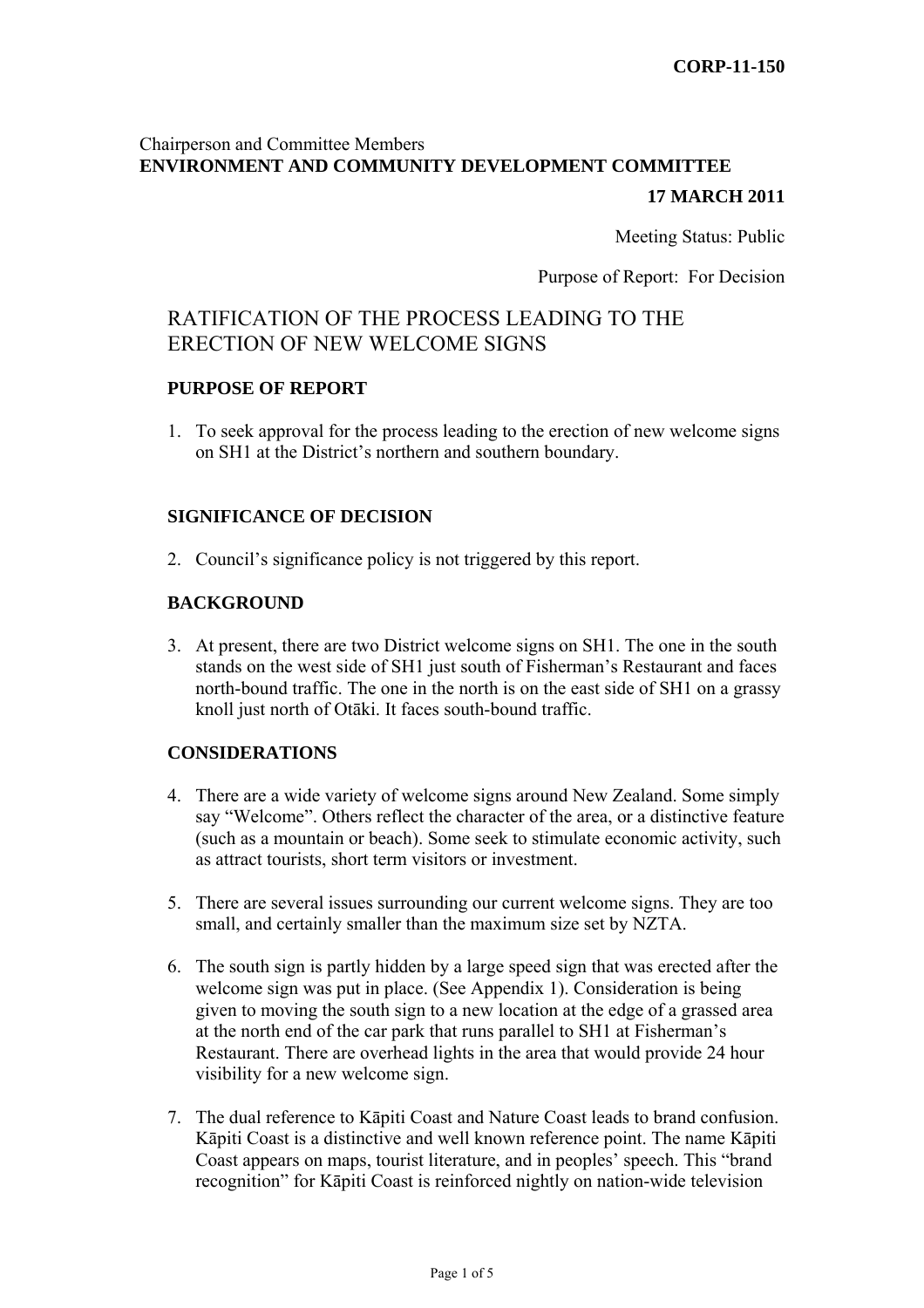during the weather round-up. "Nature Coast" does not have the same name recognition outside the District.

- 8. Nature Coast Enterprise staff have made clear to Council officers that they have no objection to the Nature Coast reference being removed from future boundary signs.
- 9. Readers should note that Nature Coast Enterprise currently has a summer promotion underway based on mid-20<sup>th</sup> Century British Railway company posters that promote a holiday adventure away from home. (See Appendix 2 for examples).
- 10. There is a clear need to have new signs in place to promote the District in the run up to the Rugby World Cup in September. Significant airport developments should also be taken into account.

#### **A WAY FORWARD**

- 11. Welcome signs must trigger a resonance with residents. When they see the sign they should say "wow", feel the hairs tingle on the nape of their necks, and feel proud. To achieve these sorts of results, professional communicators hold focus groups designed to capture people's raw feelings about the area in which they live.
- 12. The focus groups are designed to capture key words, phrases and imagery. The material gathered is used to form a perception pyramid. At the top of the pyramid is the "single-minded proposition", the absolute essence of what people think an area stands for.
- 13. Welcome signs based on the outcome of this kind of exercise are more likely to attract community support because the imagery reflects the needs, wants and aspirations of the community, and not the needs, wants and aspirations of an individual.
- 14. It is proposed that three focus groups be held to help establish a brand framework. One focus group should involve Council staff, another business/tourism/café and hospitality operators, and the third, residents. Te Whakaminenga should also be used as a sounding board.
- 15. The Communications Unit will be responsible for running the sessions, which should take no more than 90 minutes each. Focus groups work best if they are short and sharp. An outside contractor may be involved. The material generated by the focus groups will help form a "brand pyramid".
- 16. We will then seek expressions of interest from local sign designers. They will have access to the "brand pyramid" material. A designer will be selected by the Communications Unit based on price estimate and experience. This company will be asked to produce three design options based on the "brand pyramid" perception guide. These design options will be referred to the ECD Committee for comment.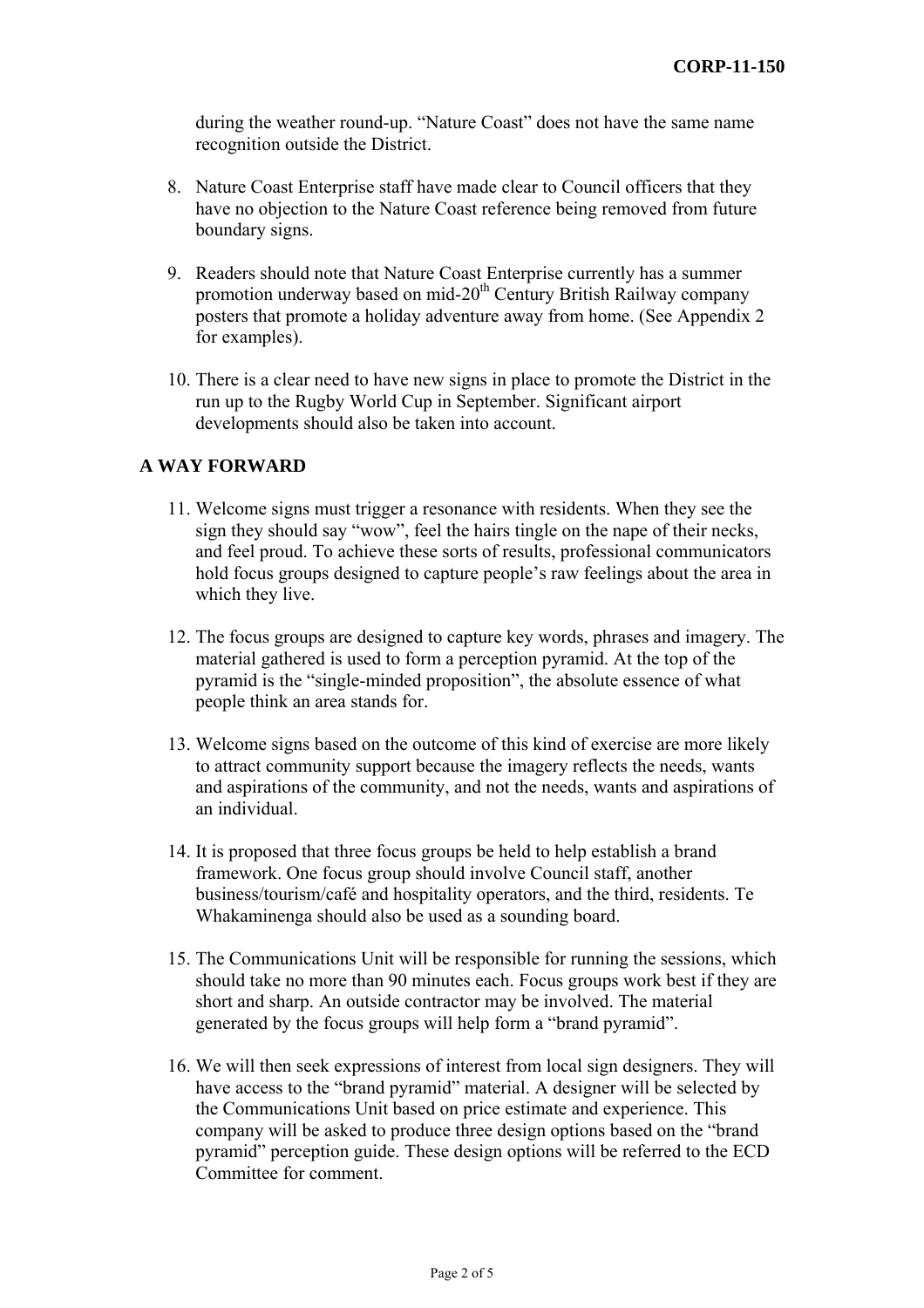#### **Financial Considerations**

This project can be funded from within the existing Communications budget.

#### **Legal Considerations**

There are no legal considerations.

#### **Delegation**

The ECD Committee has delegation to consider this matter under Section B.1:

*7.1 Policy Development Authority to develop (within any wider existing strategic framework) policies and work programmes that support the social, economic, environmental and cultural wellbeing of the community. This authority encompasses the power to recommend to the Council for adoption policies relating to District image and promotion and public relations activities.* 

### **Publicity Considerations**

Council should state it is reviewing signage before the Rugby World Cup in October.

#### **RECOMMENDATIONS**

That the ECD Committee recommends to Council:

- 17. That Council approves three separate focus group sessions being held involving staff, members of the local hospitality trade, and residents; and
- 18. That the material generated by the focus groups is used to form a brand pyramid and that this is used as a design guide for a new welcome sign; and
- 19. That three draft design options are presented to ECD Committee for comment at the April 28 meeting; and
- 20. Confirm the removal of the Nature Coast branding on future signs.

**Report prepared by:**  $\qquad \qquad \text{Approved for submission by:}$ 

**Roger Foley Bernie Goedhart 1986** 

**Strategic Communications Manager Group Manager, Corporate Services** 

**ATTACHMENTS: Appendix 1: Southern Boundary Welcome Sign Appendix 2: Nature Coast Enterprise Summer Campaign Signage Example**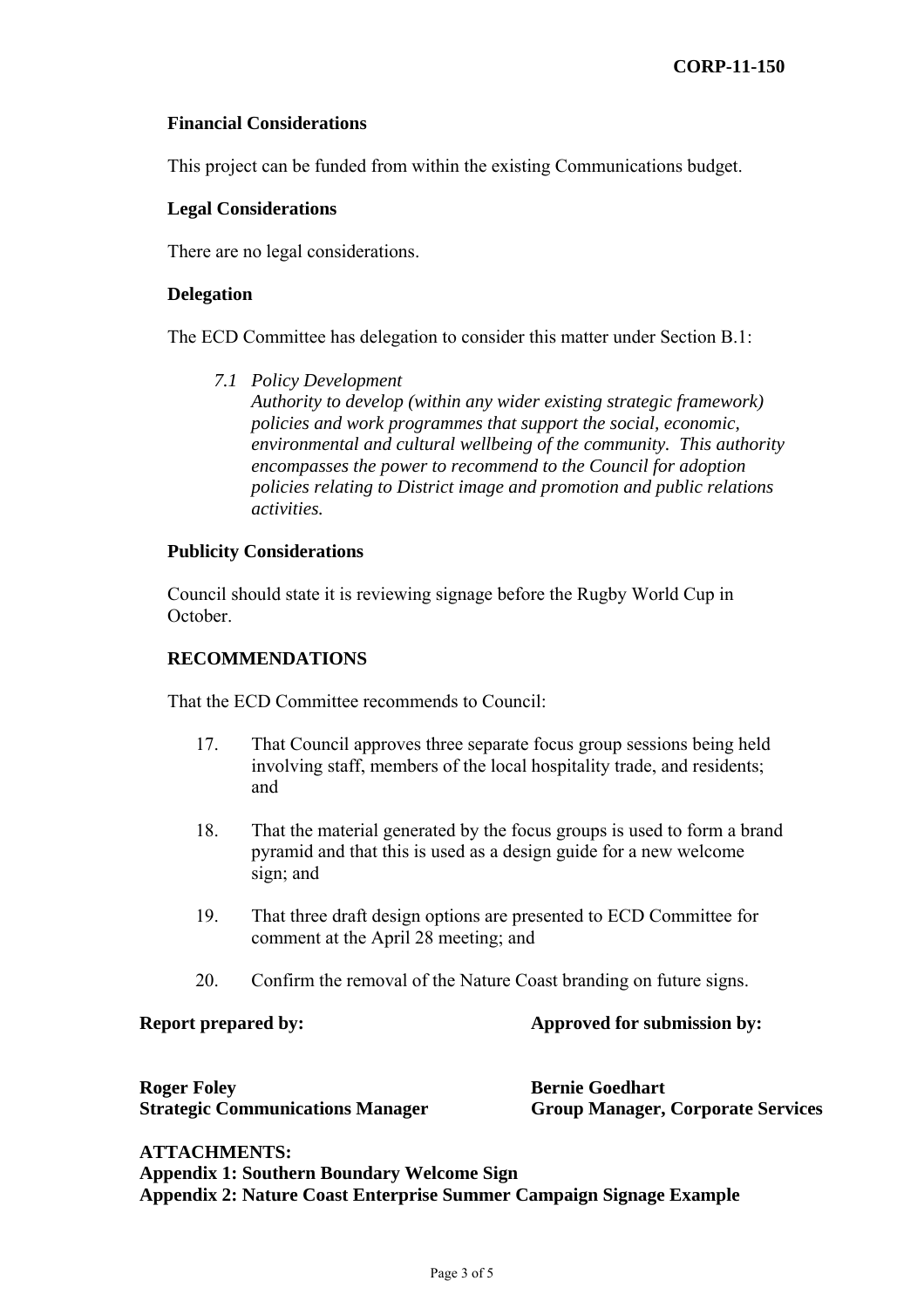Appendix 1